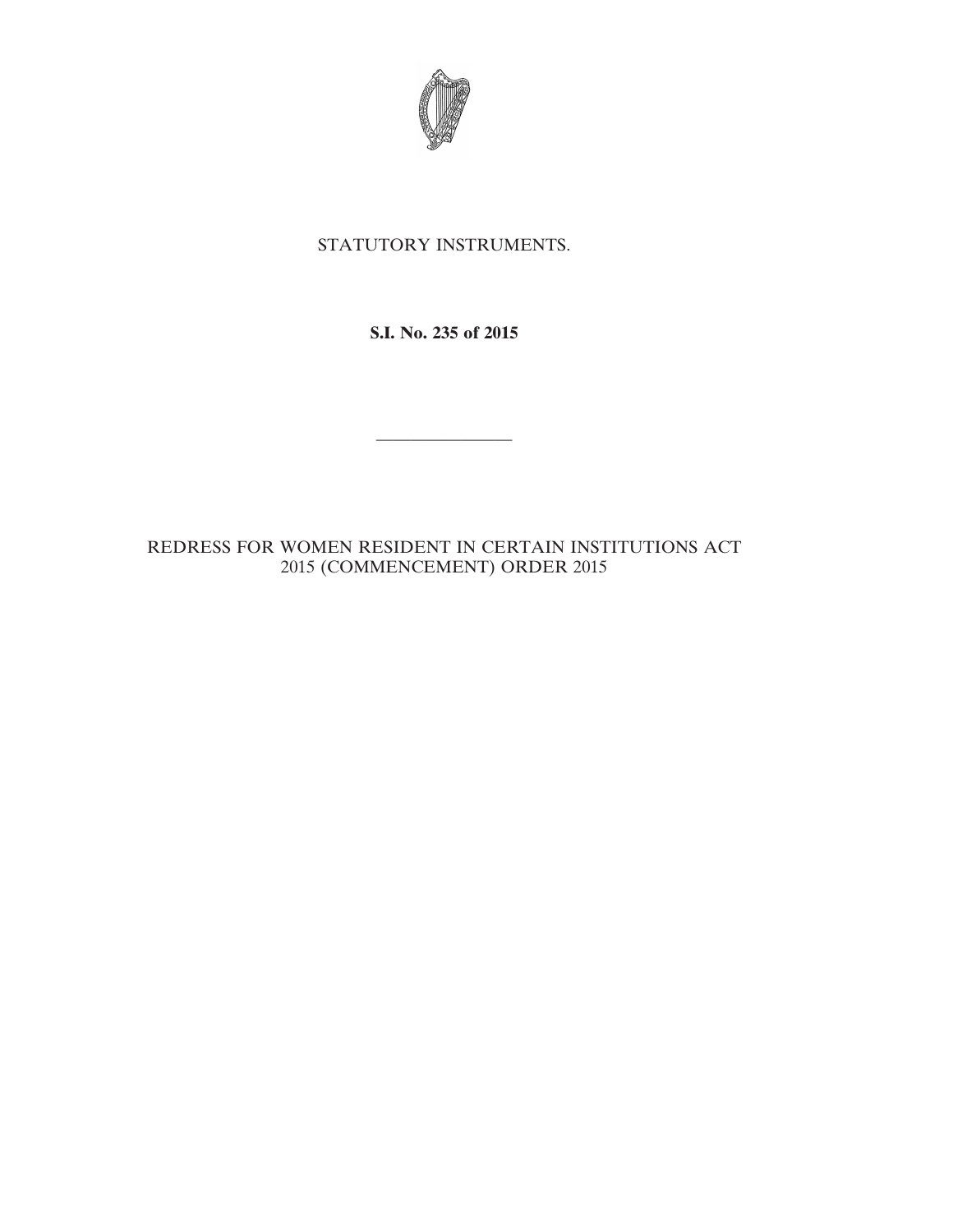## REDRESS FOR WOMEN RESIDENT IN CERTAIN INSTITUTIONS ACT 2015 (COMMENCEMENT) ORDER 2015

I, FRANCES FITZGERALD, Minister for Justice and Equality, in exercise of the powers conferred on me by section 6 of the Redress for Women Resident in Certain Institutions Act 2015 (No. 8 of 2015), hereby order as follows:

1. This Order may be cited as the Redress for Women Resident in Certain Institutions Act 2015 (Commencement) Order 2015.

2. The 1st day of July 2015 is appointed as the day on which the Redress for Women Resident in Certain Institutions Act 2015 (No. 8 of 2015), other than section 3, shall come into operation.



GIVEN under my Official Seal, 8 June 2015.

> FRANCES FITZGERALD, Minister for Justice and Equality.

*Notice of the making of this Statutory Instrument was published in "Iris Oifigiúil" of* 12*th June*, 2015.